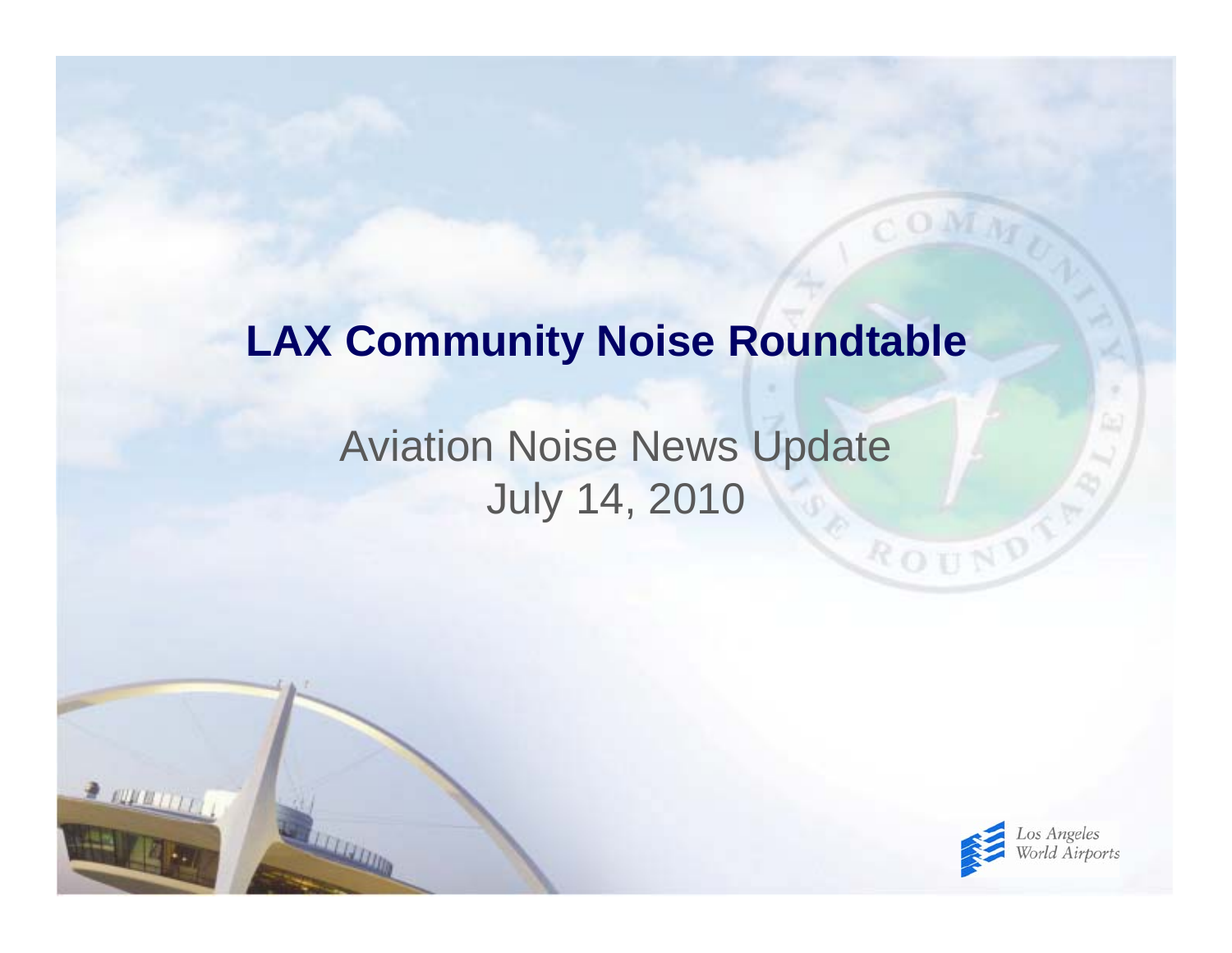## **FAA Reauthorization**

- **Congress recently passed a bill to extend FAA's operating authority through August 1, 2010**
- **This is the 14th such extension since the last FAA authorization expired in 2007**
- **Recommend the Roundtable consider sending letters to your representatives in the House and Senate urging immediate passage of the Reauthorization**

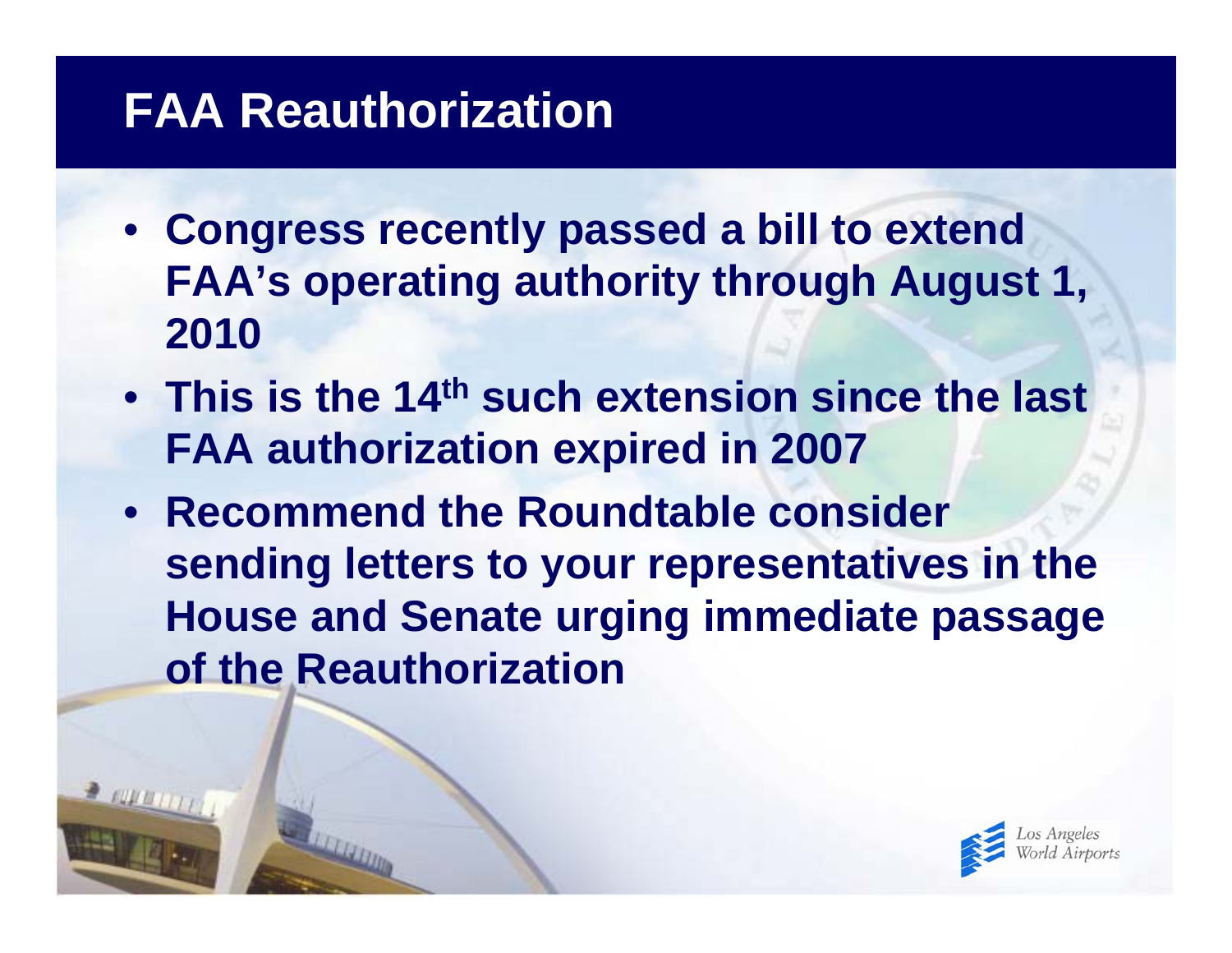#### **Ground Noise Modeling**

• **Study finds the current weakness in modeling taxi noise at airport is the source noise data**

 $\mathcal{L}_{\mathcal{A}}$  , and the set of the set of the set of the set of the set of the set of the set of the set of the set of the set of the set of the set of the set of the set of the set of the set of the set of the set of th NOISE-CON 2010 meeting - p. 58



ROUT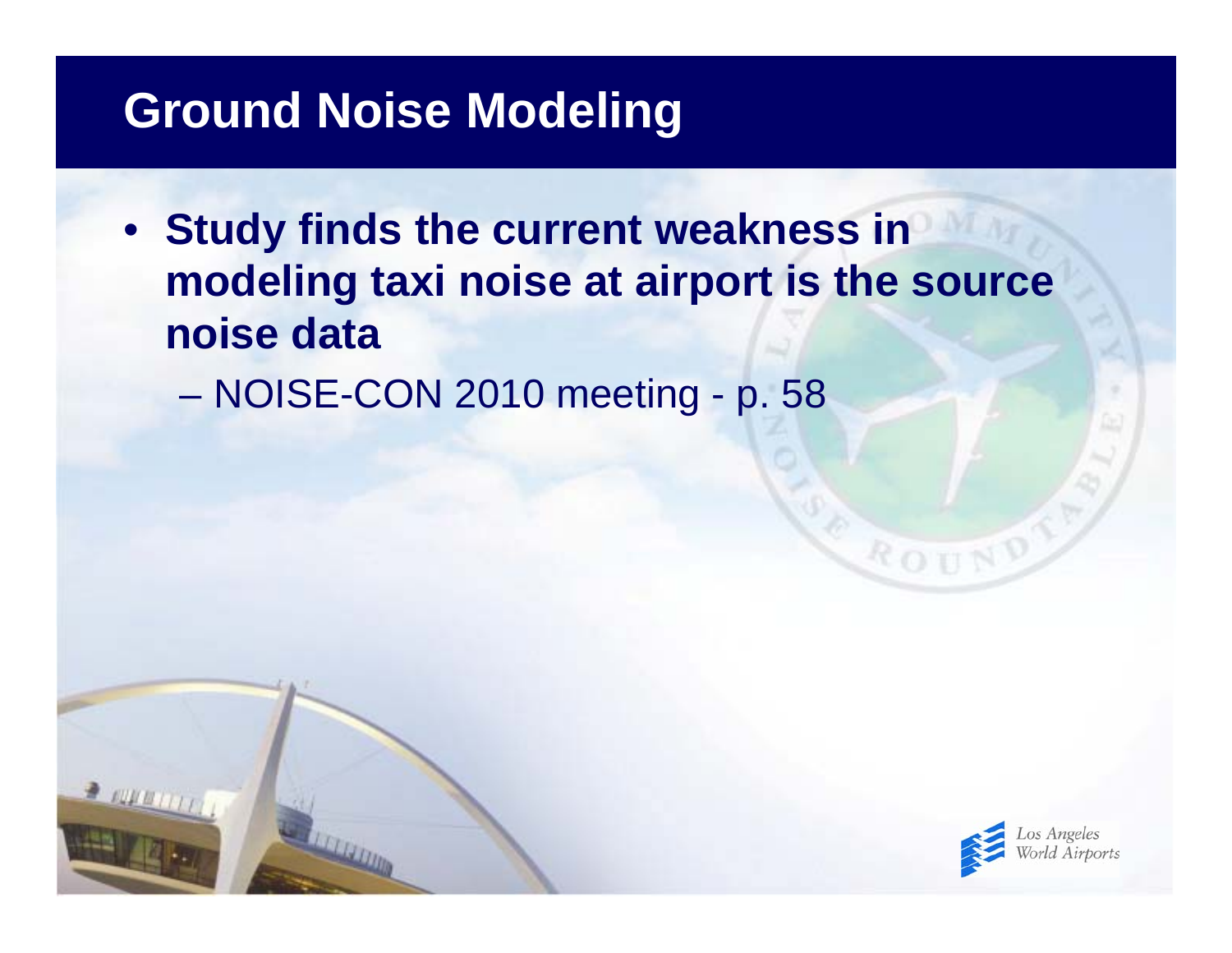### **Pratt & Whitney Tests New Engine**

- **Pratt and Whitney's PurePower family of engines is designed to power the next generation of passenger aircraft**
- **Early testing indicates a 50% reduction in noise**
- **Boeing and Airbus deciding whether to offer re-engine kits**
	- $\mathcal{L}_{\mathcal{A}}$  , and the set of the set of the set of the set of the set of the set of the set of the set of the set of the set of the set of the set of the set of the set of the set of the set of the set of the set of th Boeing 737 aircraft
	- Airbus A320 aircraft

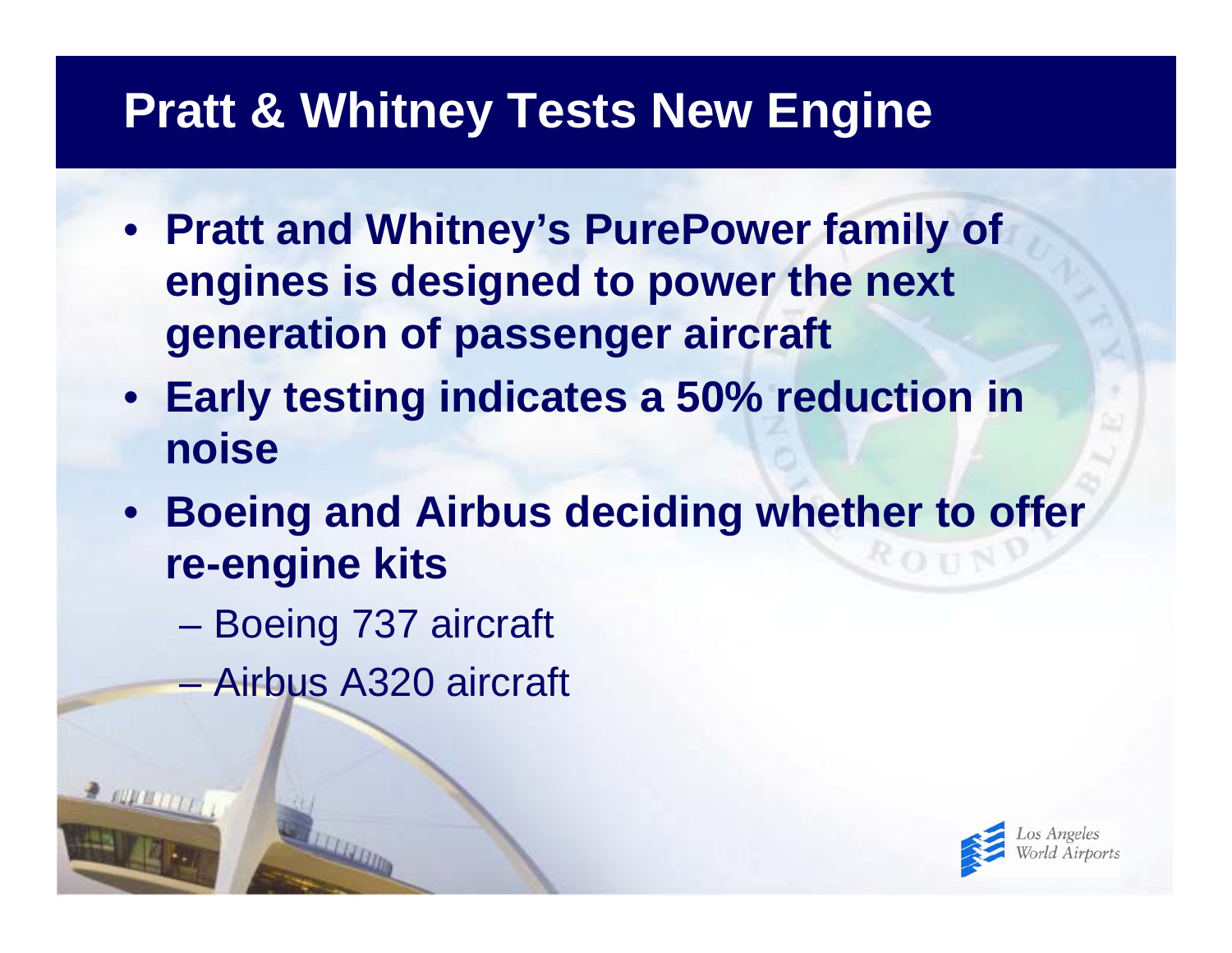## **ADS-B by 2020**

 $2.0000(1)$ 

- **FAA issues final rule requiring airlines to equip for ADS-B by 2020**
- $\bullet$  **Major milestone for the implementation of NextGen**



ROUN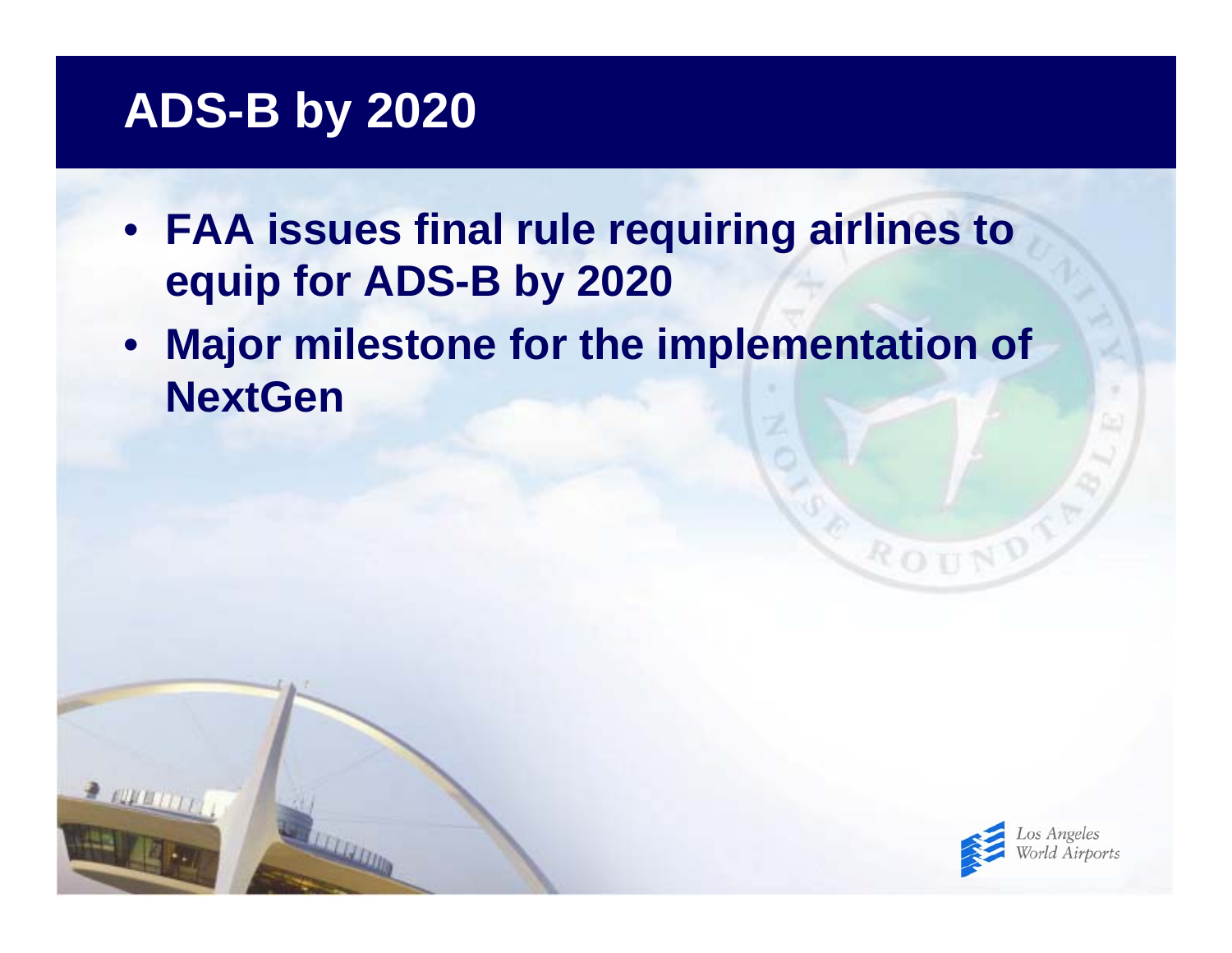## **Santa Monica Airport is in the news…**

- **Santa Monica demands the FAA complete a full environmental impact statement (EIS) on the departure procedure change**
	- $\mathcal{L}_{\mathcal{A}}$  , and the set of the set of the set of the set of the set of the set of the set of the set of the set of the set of the set of the set of the set of the set of the set of the set of the set of the set of th 180-day test ended in June
	- $\mathcal{L}_{\mathcal{A}}$  , and the set of the set of the set of the set of the set of the set of the set of the set of the set of the set of the set of the set of the set of the set of the set of the set of the set of the set of th Intended to separate piston and jet aircraft
	- Communities assert increase in noise
- **CA Assembly passes resolution asking the feds to collaborate on noise (and emissions) at Santa Monica Airport**

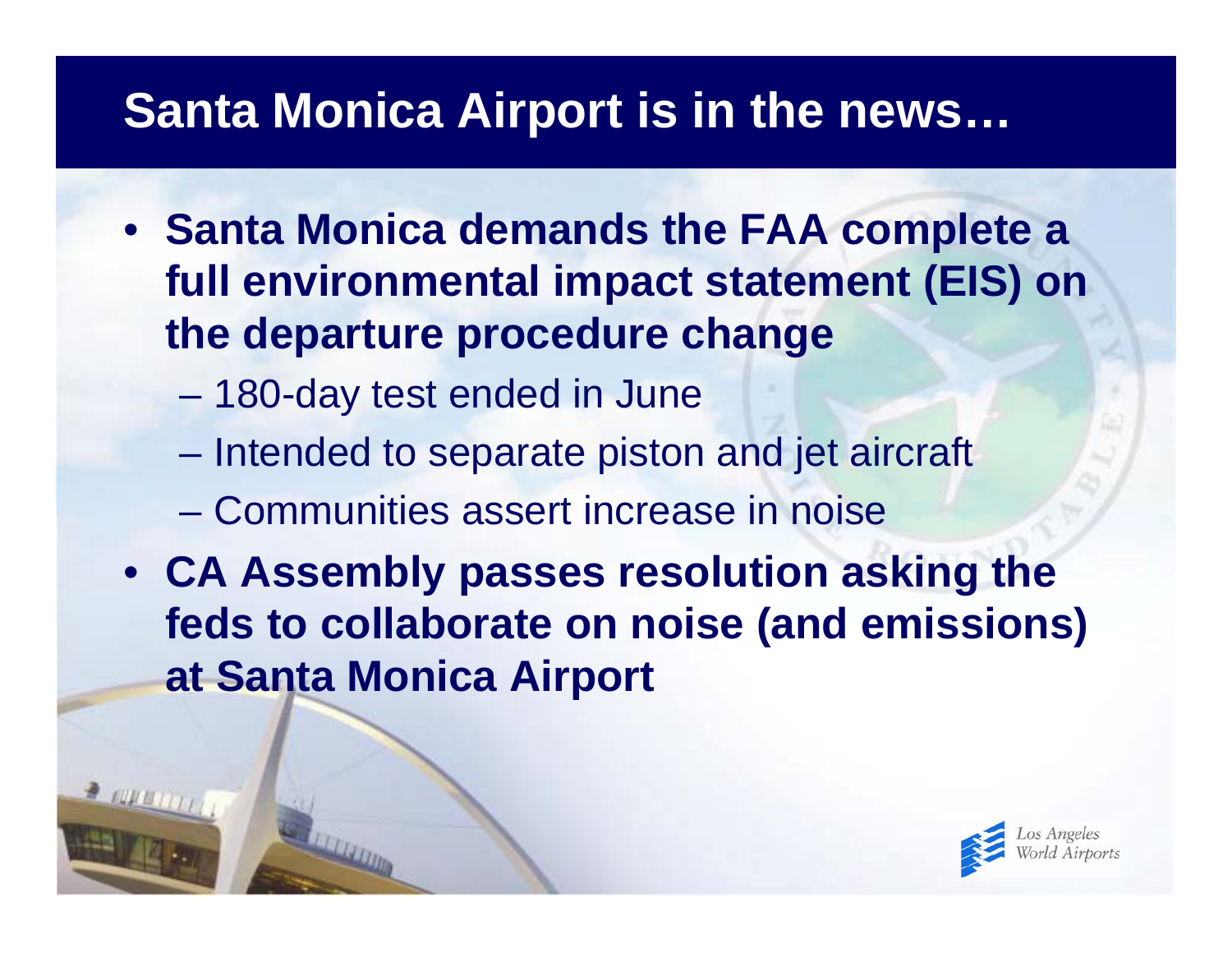## **Voluntary Curfew at Burbank**

- **Airlines will not enter contract agreements to make voluntary curfew binding**
	- $\mathcal{L}_{\mathcal{A}}$  , and the set of the set of the set of the set of the set of the set of the set of the set of the set of the set of the set of the set of the set of the set of the set of the set of the set of the set of th Fear of setting national precedence
- **Burbank-Glendale-Pasadena Airport Authority tried this approach after the FAA rejected their use restriction via Part 161**
- **Authority pledges to continue efforts to address noise**

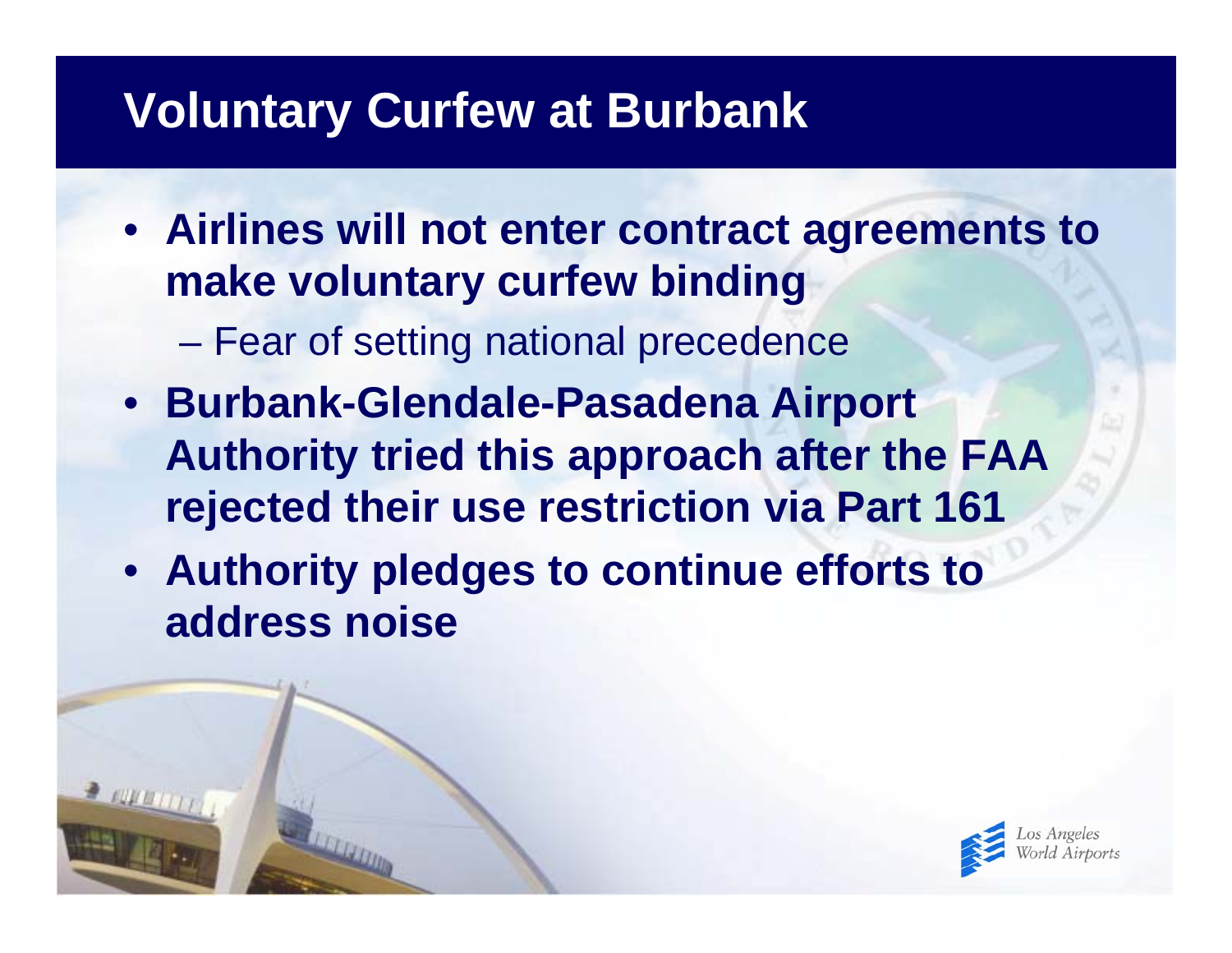# **CLEEN Contracts Awarded**

- **FAA awarded \$125 million in contracts to cut aircraft noise and emissions**
- **The contracts went to:**
	- –**Boeing**
	- GE
	- $\mathcal{L}_{\mathcal{A}}$  , and the set of the set of the set of the set of the set of the set of the set of the set of the set of the set of the set of the set of the set of the set of the set of the set of the set of the set of th Honeywell
	- $\mathcal{L}_{\mathcal{A}}$  , and the set of the set of the set of the set of the set of the set of the set of the set of the set of the set of the set of the set of the set of the set of the set of the set of the set of the set of th Pratt & Whitney
	- $\mathcal{L}_{\mathcal{A}}$  , and the set of the set of the set of the set of the set of the set of the set of the set of the set of the set of the set of the set of the set of the set of the set of the set of the set of the set of th Rolls Royce – North America

• **They are to develop and demonstrate technologies that will reduce fuel consumption, emissions and noise**



ROU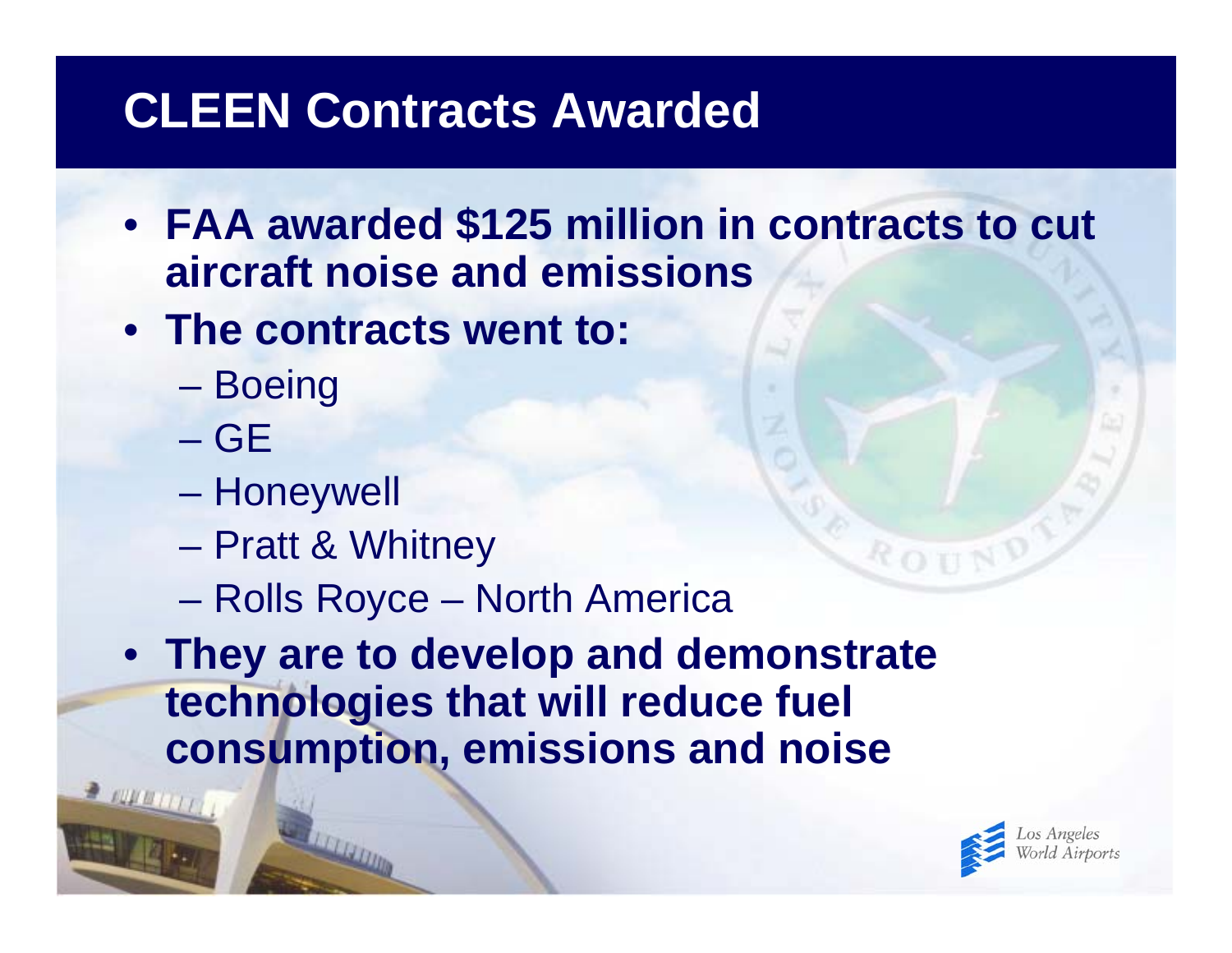## **Avigation Easements Unconstitutional**

• **The Oregon Land Use Board of Appeals ruled June 30, 2010 that avigation easements on property owners is unconstitutional**  $\mathcal{L}_{\mathcal{A}}$  , and the set of the set of the set of the set of the set of the set of the set of the set of the set of the set of the set of the set of the set of the set of the set of the set of the set of the set of th **City of Hillsboro, Hillsboro Airport near Portland, OR**



ROT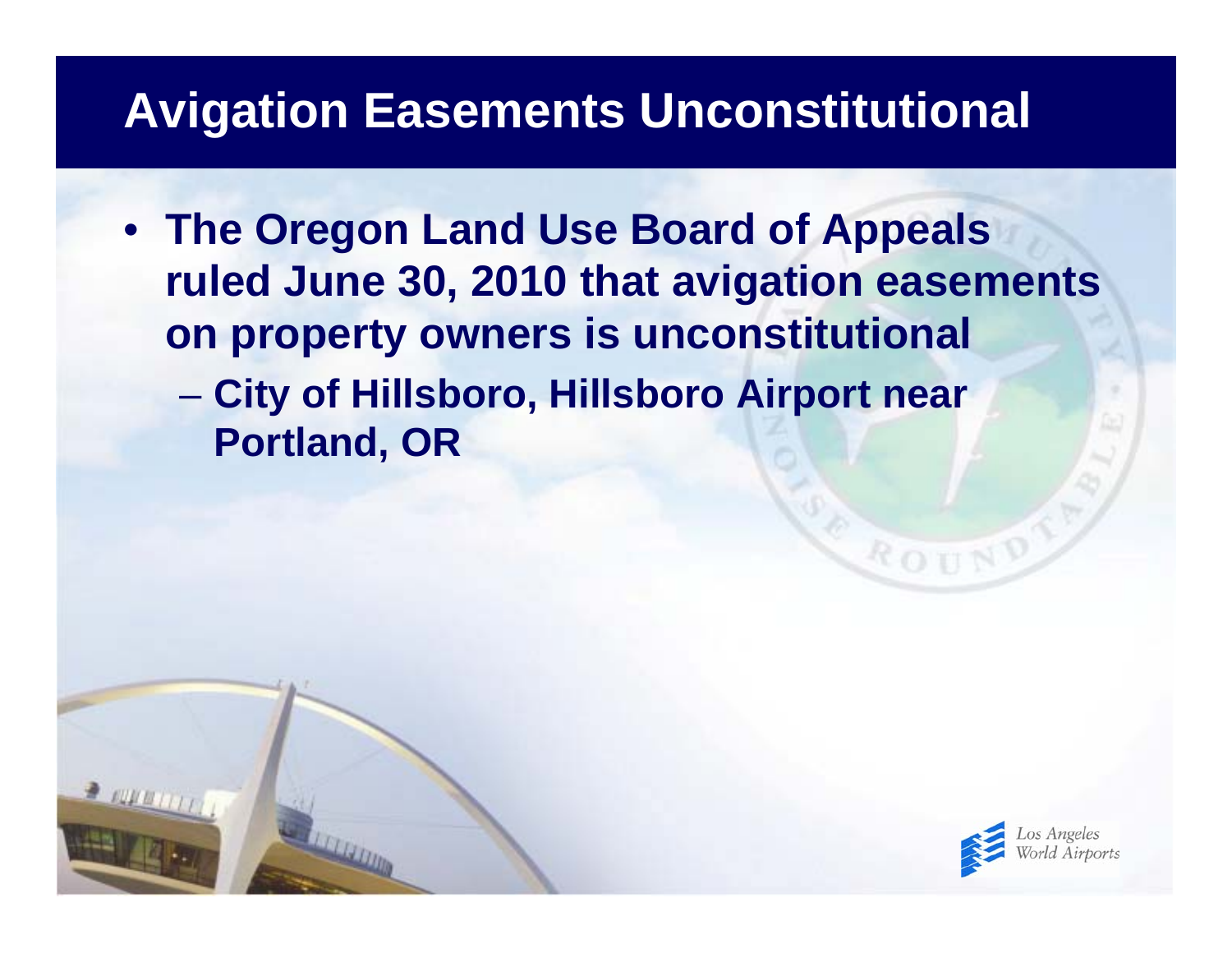# **Airport Noise Restrictions – Top Priority**

- **The number one priority of the United States in negotiating the "Second Stage"** *Aviation Open Skies Agreement* **with the European Union was to get the Europeans to:**
	- $\mathcal{L}_{\mathcal{A}}$  , and the set of the set of the set of the set of the set of the set of the set of the set of the set of the set of the set of the set of the set of the set of the set of the set of the set of the set of th Accept limits on their imposition of airport noise restrictions
- **EU agreed to conduct cost/benefit analysis**
- **EU did not agree to federalize the approval of local airport noise restrictions**
	- $\mathcal{L}_{\mathcal{A}}$  , and the set of the set of the set of the set of the set of the set of the set of the set of the set of the set of the set of the set of the set of the set of the set of the set of the set of the set of th U.S. continues to tempt EU

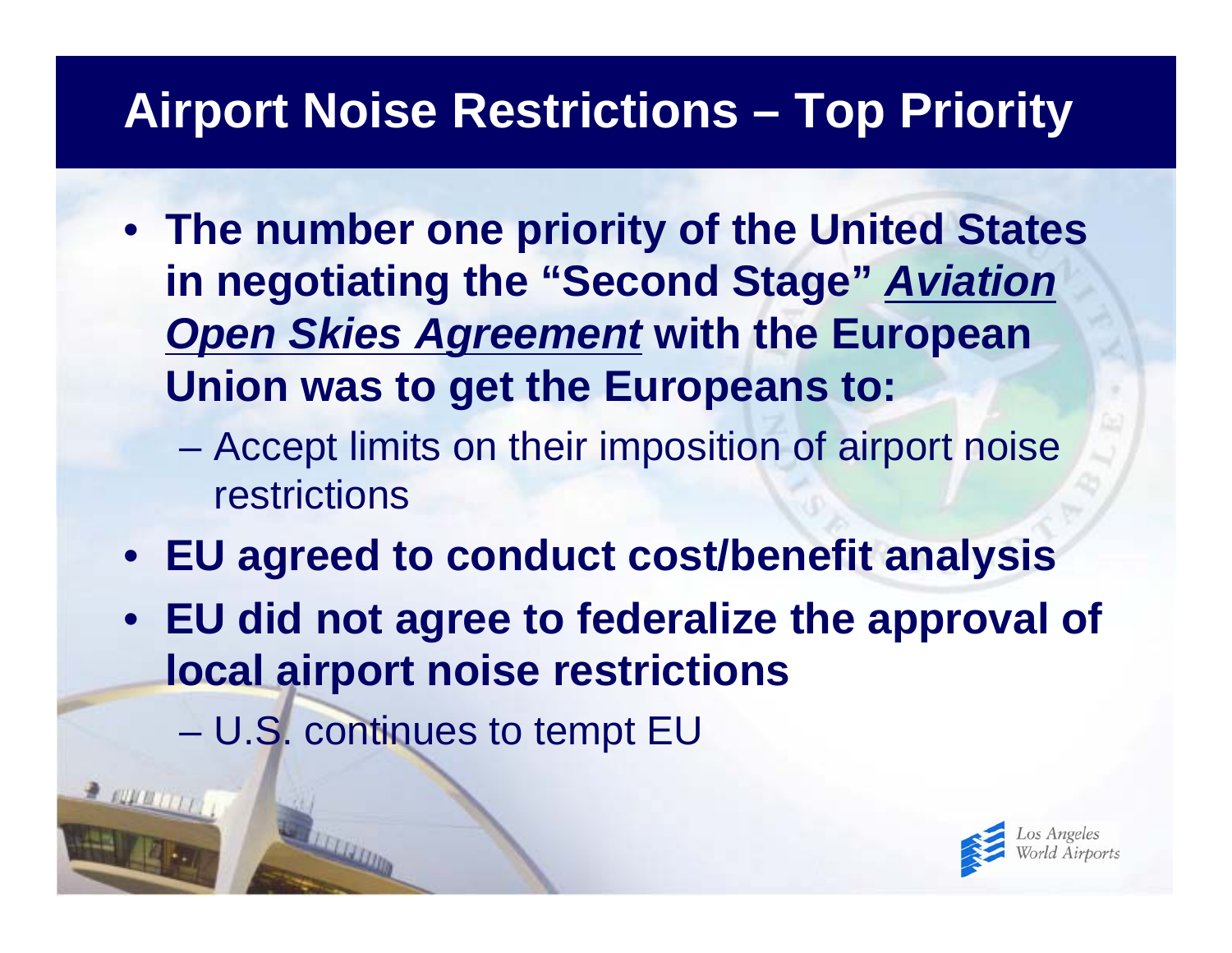#### **Airport Cooperative Research Program (ACRP)**

- **ACRP carries out applied research on problems that are shared by airport operating agencies.**
- **Funded by FAA, administered by TRB:**
	- $\mathcal{L}_{\mathcal{A}}$  , and the set of the set of the set of the set of the set of the set of the set of the set of the set of the set of the set of the set of the set of the set of the set of the set of the set of the set of th Funding in FY10 at \$15M
	- $\mathcal{L}_{\mathcal{A}}$  , and the set of the set of the set of the set of the set of the set of the set of the set of the set of the set of the set of the set of the set of the set of the set of the set of the set of the set of th Funding in FY11 at \$15M
- **Project Selection Process:**
	- $\mathcal{L}_{\mathcal{A}}$  , and the set of the set of the set of the set of the set of the set of the set of the set of the set of the set of the set of the set of the set of the set of the set of the set of the set of the set of th Problem statements submitted by individuals
	- $\mathcal{L}_{\mathcal{A}}$  , and the set of the set of the set of the set of the set of the set of the set of the set of the set of the set of the set of the set of the set of the set of the set of the set of the set of the set of th Problems selected by ACRP Oversight **Committee**

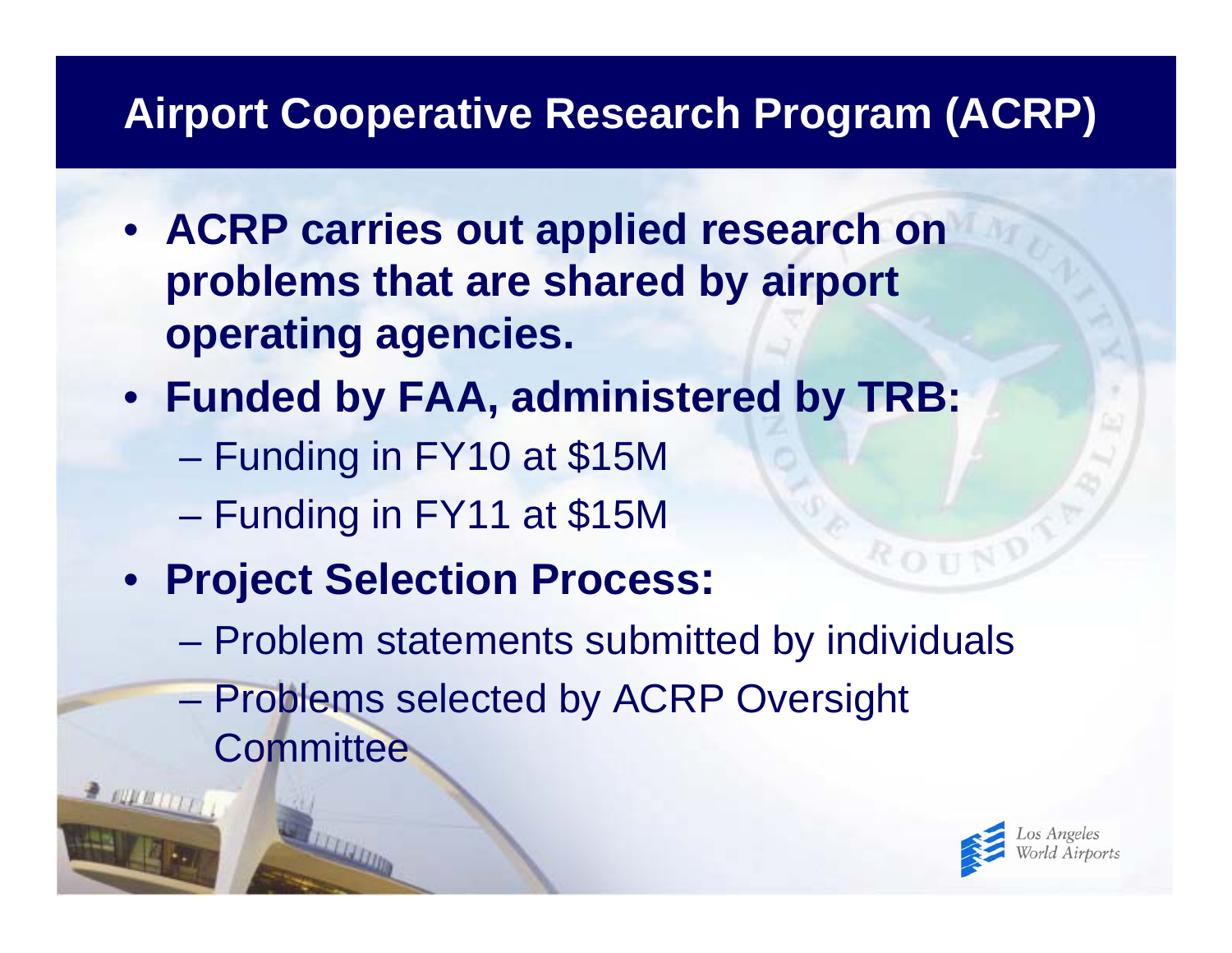# **ACRP FY10 Projects**

- **02-24: Guidelines for Airport Sound Insulation Programs**
- **Objective: Develop updated guidelines for sound insulation of residential and other noise sensitive buildings for potential use by airport and non-airport sponsors to develop and effectively manage their aircraft noise insulation projects.**
- **Budget: \$200,000**
- **Status: contractor selected**

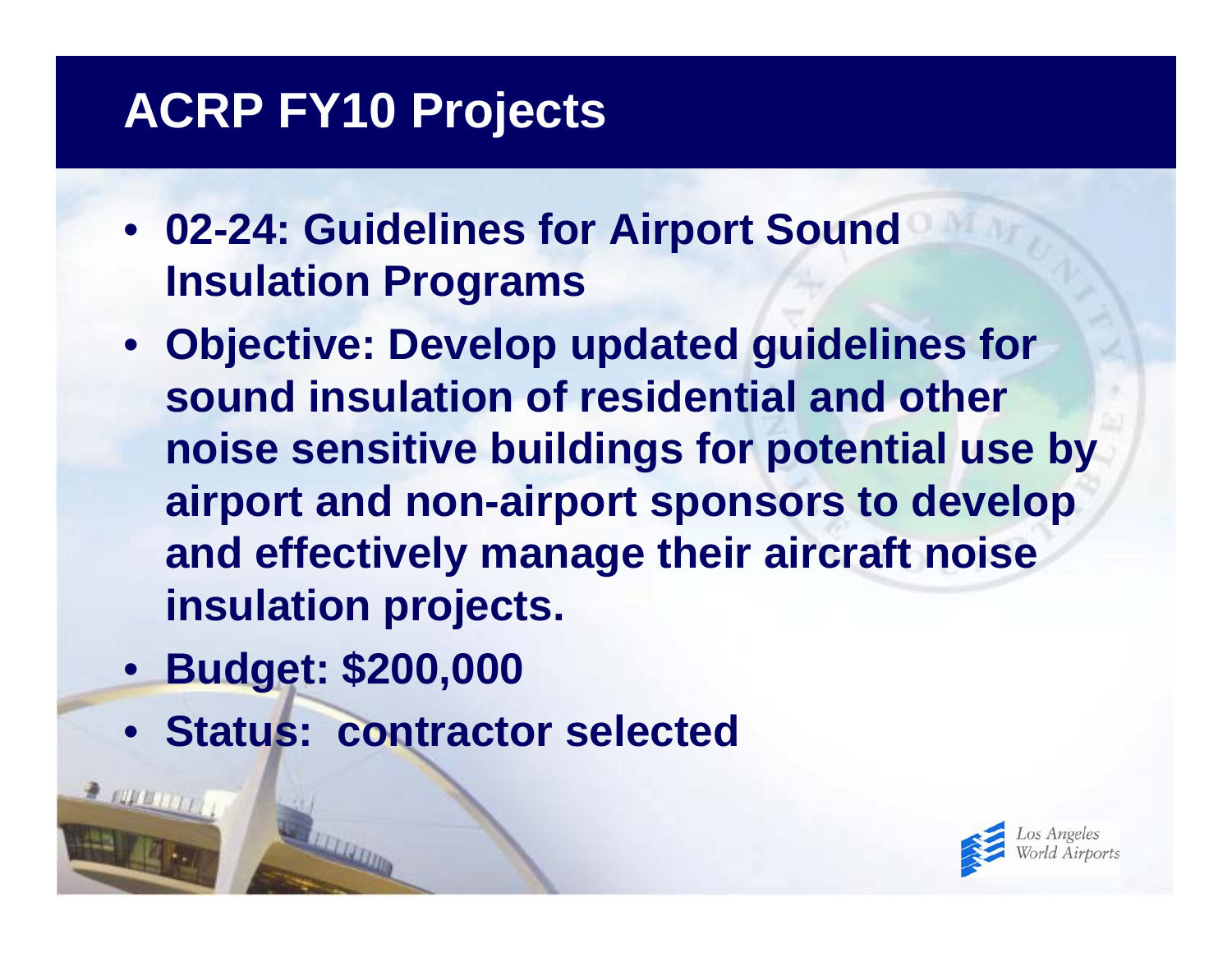# **ACRP FY10 Projects**

- **02-26: Assessing Aircraft Noise Conditions Affecting Student Learning**
- **The objectives of this study are (1) to identify and evaluate conditions under which aircraft noise affects student learning, and (2) to identify and evaluate one or more alternative noise metrics that best define those conditions.**
- **Budget: \$450,000**
- **Status: Contractor selected**

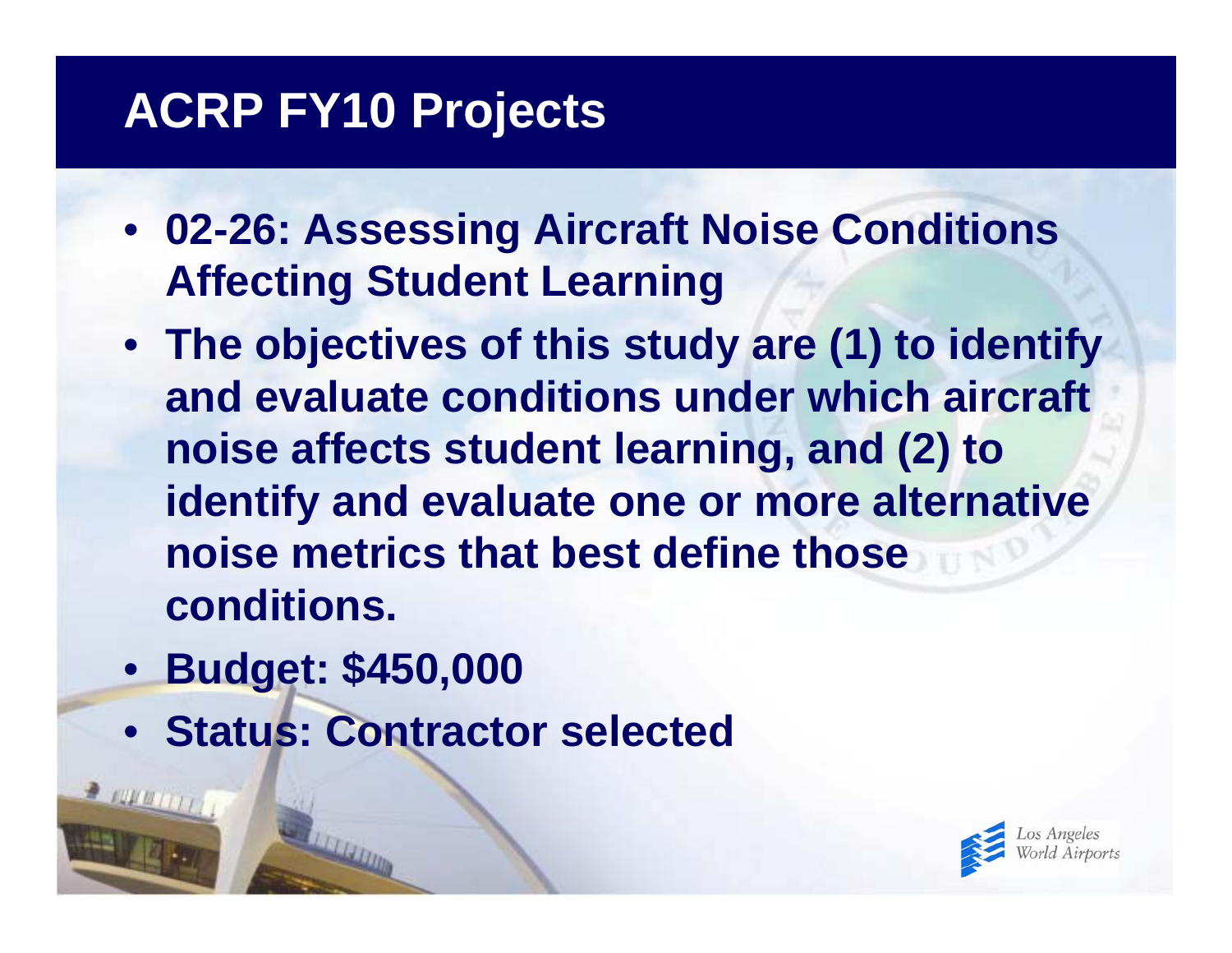# **ACRP FY10 Projects**

- **02-27: Aircraft Taxi Noise Database for Airport Noise Modeling**
- **The objective of this research is to develop a NPD and spectral class database for nominal taxi, break-away, and idle thrust levels for use in FAA's INM as it transitions into the AEDT. The database will be presented in a spreadsheet format and will encompass the fixed-wing fleet mix provided in INM/AEDT.**
- **Budget: \$150,000**
- **Status: Contractor selected**

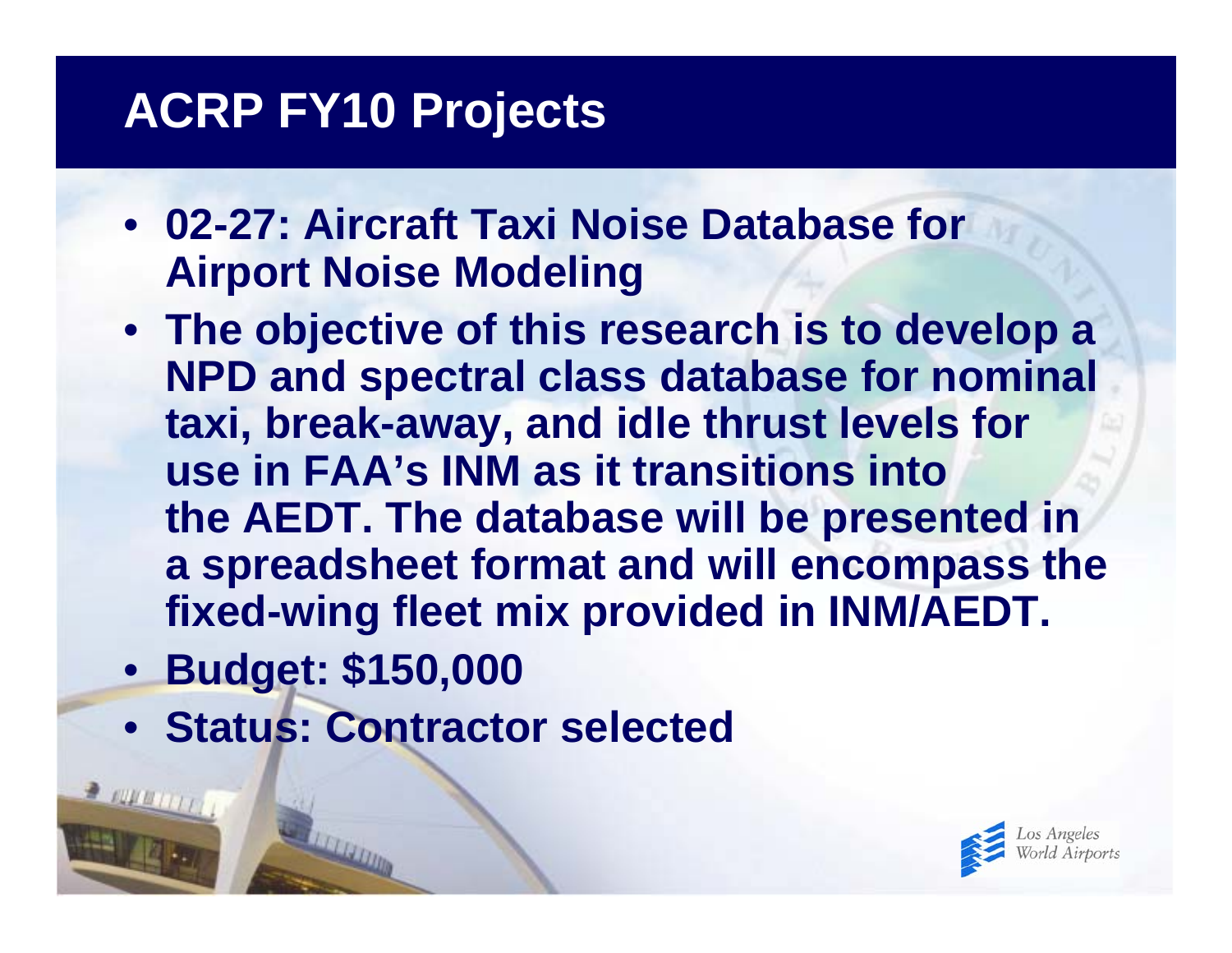# **ACRP FY11 Problem Statements**

- **Multimodal Transportation Environmental Analysis Tool**
- **Updating the Schultz Curve to 2012**

 $2.0000(1)$ 

- **Assessment of Longevity, Effectiveness and Maintenance of Acoustical Products Used in Residential Sound Insulation Programs**
- **Development of an Aircraft Noise Complaint Handling System**
- **Understanding noise-induced sleep disturbance in managing aircraft noise and improving public perception**
- **Predicting Community Reactions to Changed Aircraft Operations**
- **New Techniques for Airport Noise Problem-Solving**